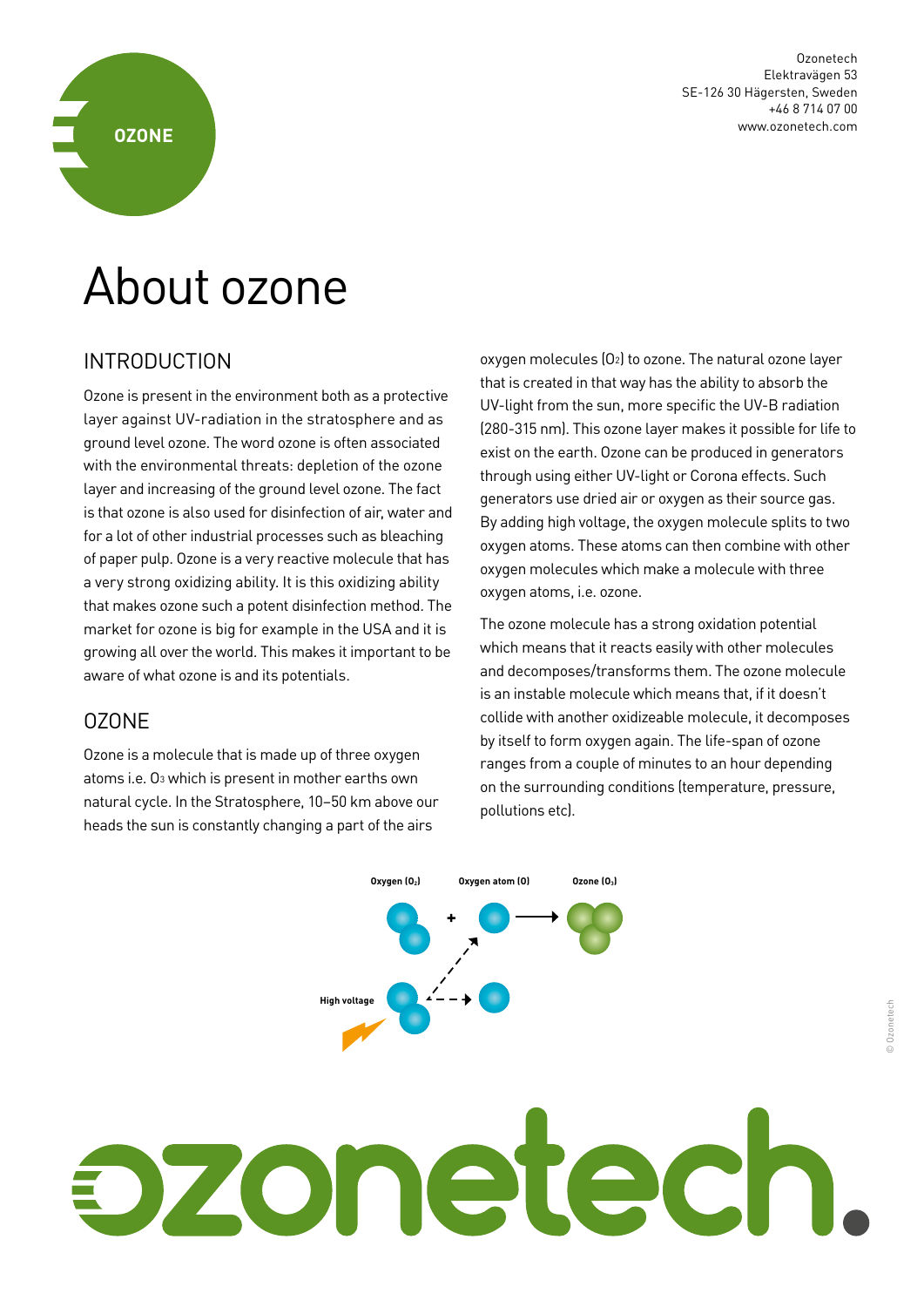# INDUSTRIAL OZONE – GROUND-LEVEL OZONE – STRATOS PHERIC OZONE

It is important to differentiate between the ozone we produce industrially, ground-level ozone and stratospheric ozone. Stratospheric ozone is the ozone that is formed in the atmosphere with the rays from the sun as source of energy. When we speak of ozone depletion and ozone holes it means that the ozone up in the stratosphere produced by the sun in some way has disappeared. The biggest cause for this is the use of substances like Freon's. The substances get oxidized by ozone when they reach the atmosphere. The formation of ground-level ozone is a partly natural process. Ozone is formed in strong electrical discharges from thunders and by photochemical reactions from pinewoods. The increasing amount of ground-level ozone is a result from the interaction between the sunlight and gases such as NOx and VOC (Volatile Organic Compounds).

Both nitrogen oxides and carbon oxides are naturally present in the atmosphere, just as the ozone is. The level of the nitrogen oxides and carbon oxides though have increased in recent times. This has also increased the level of ozone at ground level. In Europe it has increased about two times since the 19th century and in 1970 it was still increasing with about 1% per year. Nowadays, the increase seems to have stopped.

The industrial ozone is the ozone produced in ozone generators. This ozone is generated for use in some kind of application, for example cleaning water or air, or the bleaching of paper pulp. The ozone generated industrially will not come in contact with the surrounding. There are a number of rules and regulations that protect the environment from being exposed to ozone. In industrial processes, the excess ozone is passed through a catalytic converter where the ozone is changed back into oxygen. In this process, the energy of formation is released as heat. The catalytic conversion can be done in different ways, destruction with manganese dioxide, thermically or activated carbon. UV-light is also an option in some applications.

Because ozone is an unstable molecule and decomposes spontaneously, it has to be generated on site. This means that you avoid any problems with associated with storage and transportation of gases. It is Important to know that when ozone is used in dissolved form, its concentration in the gas phase can be up to 200 000 ppm. When the ozone dissolves in the water the concentration is reduced to a few ppms. When the dissolved ozone later partly goes back to the air phase, it is rare to measure concentrations above 0.1 ppm in the air. After a short while it is not possible to detect any residuals of ozone in the water at all. This is a big difference compared to other chemicals such as chlorine. This is one reason why ozone should be seen as a more environmentally friendly alternative to these kinds of applications. The idea is to treat ozone with respect, but with an enhanced consciousness of what ozone is and its potentials, it is often a better alternative than chemicals.

> Elektravägen 53 SE-126 30 Hägersten, Sweden +46 8 714 07 00 www.ozonetech.com

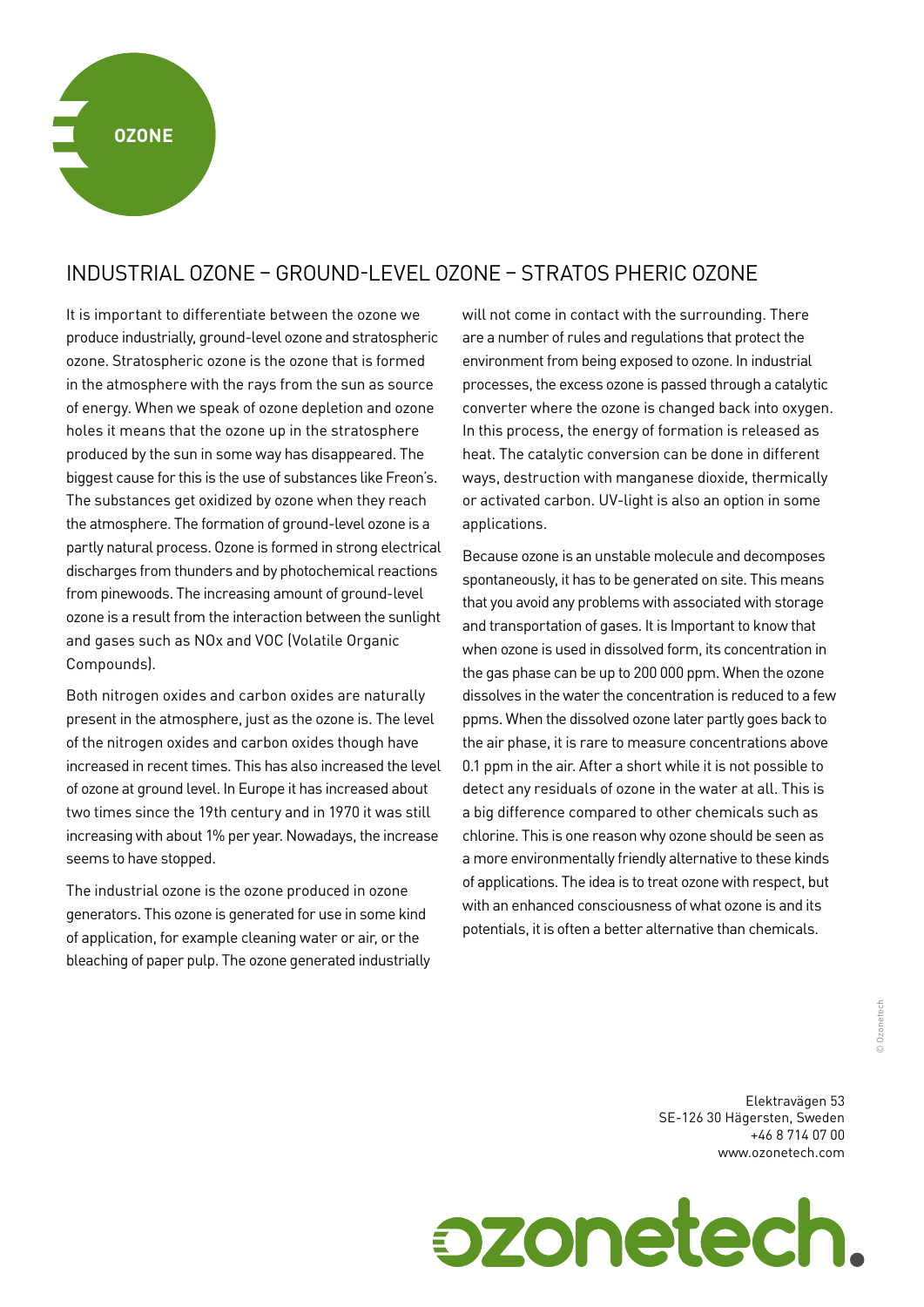

## PROPERTIES OF OZONE

| <b>Chemical name</b> | <b>Ozone</b>                    |
|----------------------|---------------------------------|
| Appearance and odour | Colourless, pungent odour       |
| Molecular formula    | O <sub>3</sub>                  |
| CAS-number           | 10028-15-6                      |
| Molecular weight     | 48.0 g/mol                      |
| <b>Density</b>       |                                 |
| - Gas                | 2.144 kg/m <sup>3</sup> (NTP)   |
| - Fluid              | 1574 kg/m <sup>3</sup> (-183°C) |
| - Solid              | 1728 kg/m <sup>3</sup>          |
| Solubility in water  | 4.9 ml/l $[0^{\circ}C]$         |
| Boiling temperature  | $-111.9$ °C $(1$ atm)           |
| Melting temperature  | $-192.5^{\circ}$ C (1 atm)      |
| Critical temp        | $-12.1$ <sup>o</sup> C          |
| Critical pressure    | 5460 kPa                        |
| Heat of formation    | 681 kJ/m <sup>3</sup> (at NTP)  |

# LIMITS AND RULES

In 1997, ozone got GRAS status (Generally Recognized as Safe) from the FDA (Food and Drug Administration) in USA for use in the food industry. The classification means that ozone is allowed to be used as a sanitation agent and a disinfectant when used in amounts and applications according to GMP (Good Manufacturing Practises). GMP is today used by many food and pharmaceutical industries to make sure that rules and laws relating to the environment, humans and quality are followed.

Ozone had been used in the food-industry before it got the GRAS status. The reason for this is that advantages can easily be seen compared to for example chlorine. The ozone doesn't result in any dangerous by-products which can occur in chlorine use.

When it comes to ozone, regulations for the emission rates are set by the health and drug administration. The limit for long-time exposure is set to 0.1ppm and the short-time exposure is set to 0.3ppm. The longtime exposure is referred to exposure during 8-hour workday, 5 days/week and the short-time exposure is set according to 15 min exposure.

> Elektravägen 53 SE-126 30 Hägersten, Sweden +46 8 714 07 00 www.ozonetech.com